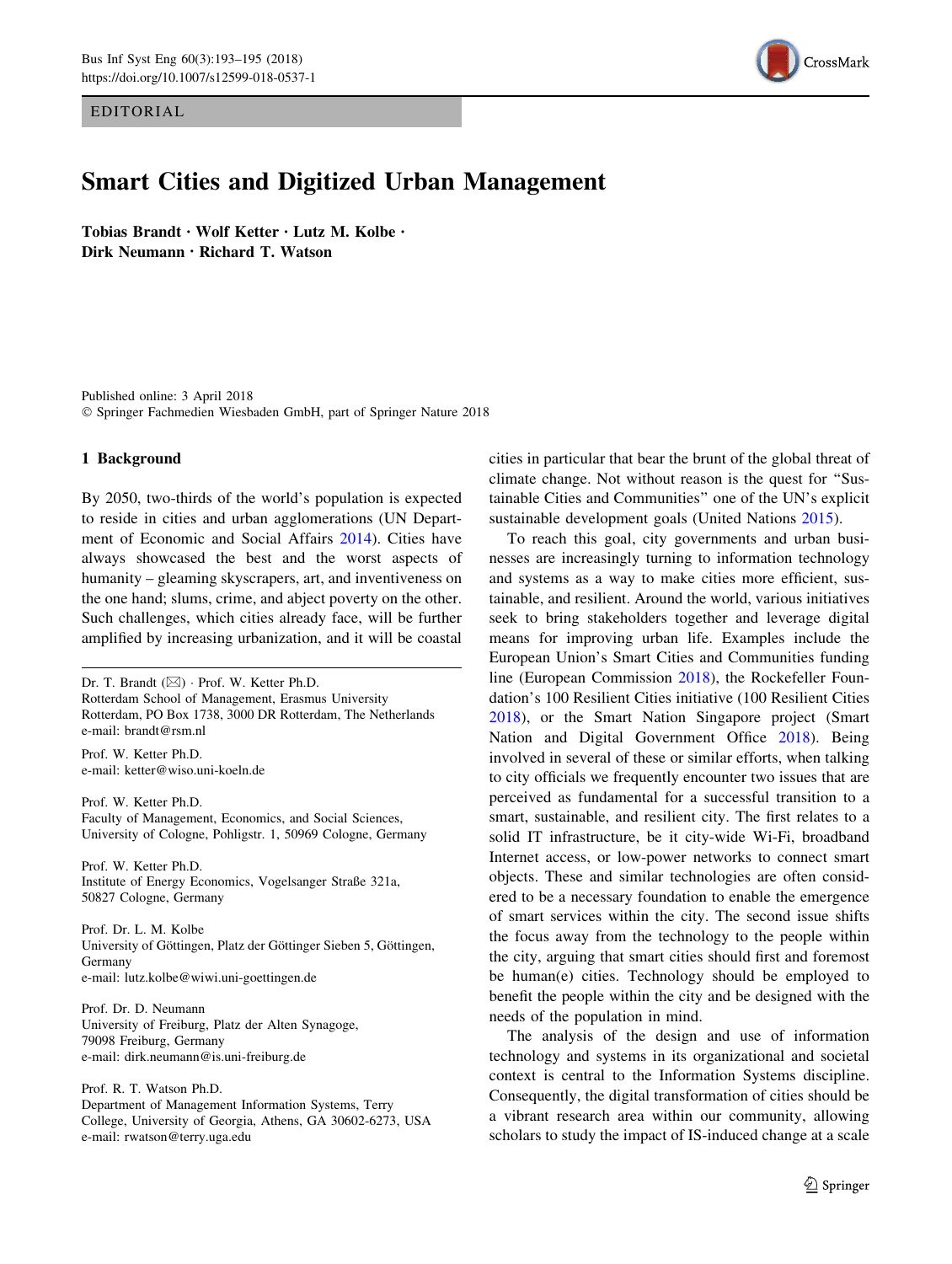<span id="page-1-0"></span>that is often far grander than what can be observed within a more traditional enterprise-centric focus. While we are aware that many of our colleagues are working with city administrations and other relevant stakeholders on smart city projects, these efforts were slow to manifest in the publication outlets of our discipline. However, over the past years this has been changing, with panels and tracks focused on smart cities and digitized urban management appearing in leading IS conferences, including ICIS, HICSS, ECIS, and AMCIS. This special issue further advances this process by providing a journal platform for smart city research.

#### 2 Contents of this Special Issue

The idea for this special issue originated at ICIS 2015 in Fort Worth and it was subsequently advertised at AMCIS 2016, ICIS 2016, and the Erasmus Energy Forum 2017. We received 17 submissions, four of which were eventually accepted after a rigorous and competitive review process. In addition to their academic merit, we believe that each of these papers illustrates the strength of our discipline in analyzing the links and interdependencies between technology and human stakeholders in a smart city context.

The first paper, ''Smart Cities: A Review and Analysis of Stakeholders' Literature'' by Mauricio Marrone and Mara Hammerle, investigates how the perception of and the emphasis on different smart city technologies vary between stakeholder groups. By analyzing publication outlets that are distinct to each group, they find that issues relevant to citizens are not always shared by businesses, governments, and academics. Their research emphasizes the necessity to design smart city projects and services with the needs and concerns of citizens in mind.

The second paper, "Exploring the Motives of Citizen Reporting Engagement: Self-Concern and Other-Orientation'' by Gabriel Abu-Tayeh, Oliver Neumann, and Matthias Stuermer, builds upon that notion by analyzing an app that actively leverages citizen feedback to identify infrastructure damages and other issues within the city. The authors combine survey responses with activity data from the app to assess the degree to which self-concern and other-orientation determine user engagement.

Incentivizing people to behave in a more sustainable manner through IS feedback is the focus of the third paper in this special issue, ''Sharing Yet Caring – Mitigating Moral Hazard in Access-Based Consumption through IS-Enabled Value Co-Capturing with Consumers" by Björn Hildebrandt, Andre Hanelt, and Sebastian Firk. The authors study an urban carsharing service and analyze how feedback mechanisms can be used to encourage more

considerate behavior when using shared resources in access-based consumptions services.

The fourth and final research paper adds a distinctly different perspective to the special issue. In ''Do Not Forget About Smart Towns – How to Bring Customized Digital Innovation to Rural Areas", Sabiölla Hosseini, Leonhard Frank, Gilbert Fridgen, and Sebastian Heger caution against the exclusive focus on smart cities, arguing that the digital transformation also profoundly affects small towns and rural areas. Analyzing the case of a small tourist town, they illustrate how rural areas differ from cities with respect to scale advantages on the one hand and stakeholder involvement on the other.

The special issue is concluded by an interview with Dr. David Prendergast, who has researched topics surrounding information technology, social relationships, and ageing for the past two decades. Until recently, he has worked for Intel, directing Urban Living Labs and Internet-of-Things testbeds in London, San Jose, and Dublin.

### 3 Outlook

The special issue brings together research on various domains in which information systems change the way citizens experience the city. Nevertheless, these are just few of all potential applications. Digitization can transform any of a city's subsystems – such as energy infrastructures, urban transportation, or waste disposal – but also link across systems to establish integrated neighborhoods and communities. Information technology can also further broaden the digital divide, be it between young and old people or urban and rural areas. Hence, research and critical reflection is clearly necessary and we hope that this special issue is just one step towards a larger presence of research on the digital transformation of cities and communities in IS journals.

Concluding, we would like to express our gratitude to the authors who submitted their work to this special issue, as well as to the reviewers who provided timely and constructive feedback. We also thank the BISE editorial staff for their technical and administrative support and Martin Bichler for advice and guidance.

## References

- European Commission (2018) H2020 energy: smart cities and communities. [https://ec.europa.eu/inea/en/horizon-2020/h2020](https://ec.europa.eu/inea/en/horizon-2020/h2020-energy/projects-by-field/smart-cities-and-communities) [energy/projects-by-field/smart-cities-and-communities.](https://ec.europa.eu/inea/en/horizon-2020/h2020-energy/projects-by-field/smart-cities-and-communities) Accessed 31 Jan 2018
- Resilient Cities (2018) About us. [http://www.100resilientcities.org/](http://www.100resilientcities.org/about-us/) [about-us/.](http://www.100resilientcities.org/about-us/) Accessed 31 Jan 2018